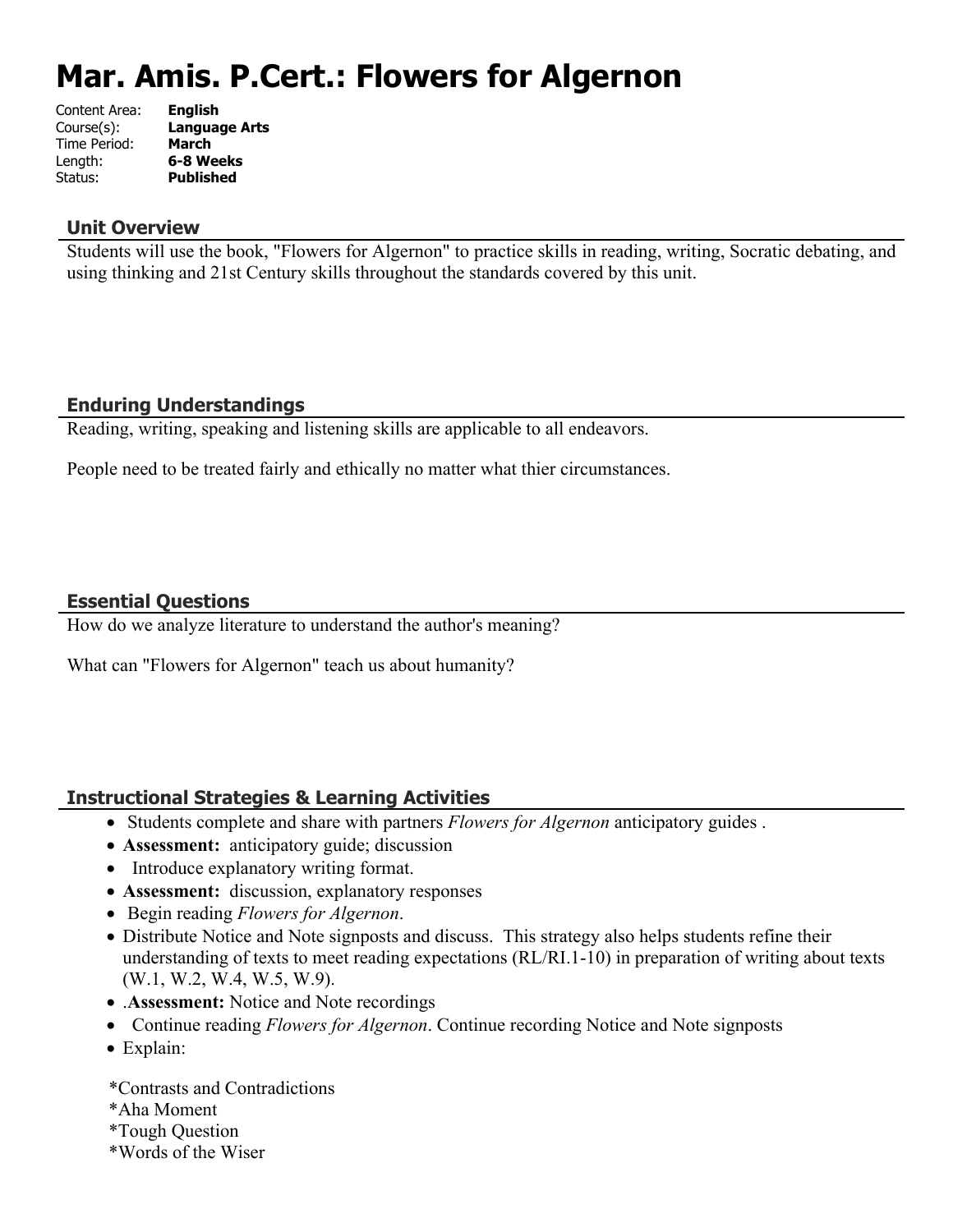\*Again and Again \*Memory Moment

- **Assessment:** explanatory responses, summaries, discussion
- Introduce Howard Gardner's MI theory. Discuss and students complete online M.I. test.
- **Assessment:** HW, M.I. testing and responses, summaries, Notice and Note recordings
- Continue reading *Flowers for Algernon*, recording Notice and Note signposts and questions.
- **Assessment:** quiz, signposts
- **Procedure:** Introduce this week's WWWB vocabulary.
- **Assessment:** homework
- introduce allusion
- Display on Smartboard explanatory essay prompts
- **Assessment:** homework, explanatory prompt responses
- Pair/share explanatory responses in Google Docs.
- **Assessment:** homework, explanatory response scoring and revision
- Complete WWWB test. Finish reading *Flowers for Algernon.*
- **Assessment:** vocabulary test, signposts, discussion
- Flowers for Algernon summative assessment
- **Assessment:** summative assessment questions
- Students will discuss if their question responses were accurate now that they have finished reading *Flowers*.
- **Assessment:** discussion
- Display theme powerpoint created by teachers.
- **Assessment:** theme identification and textual support, theme discussion
- Distribute 6 informational text articles relating to the *Flowers for Algernon* Socratic Circle and argument essay topic which will be used during the Socratic Seminar to help students cite their textual evidence during the discussion.
- **Assessment:** close reading strategies/annotations/T chart
- Introduce Socratic seminar for *Flowers for Algernon.*
- Watch "Walker Middle School Socratic Seminar" instructional video.
- **Assessment:** homework, Socratic seminar preparation
- Students conduct Socratic circle. Students will support his/her opinions with discussion and textual support from literature (*Flowers for Algernon*) and
- informational texts
- **Assessment:** Socratic seminar
- Students will write an explanatory essay reflecting on their experience conducting the Socratic Circle
- [Smart" Socratic Seminar reflection essay](https://classroom.google.com/u/0/c/MTgzOTM0MDU0/a/ODYyMDgyOTc2/submissions/by-status/and-sort-name/list)

## **Integration of Career Readiness, Life Literacies and Key Skills**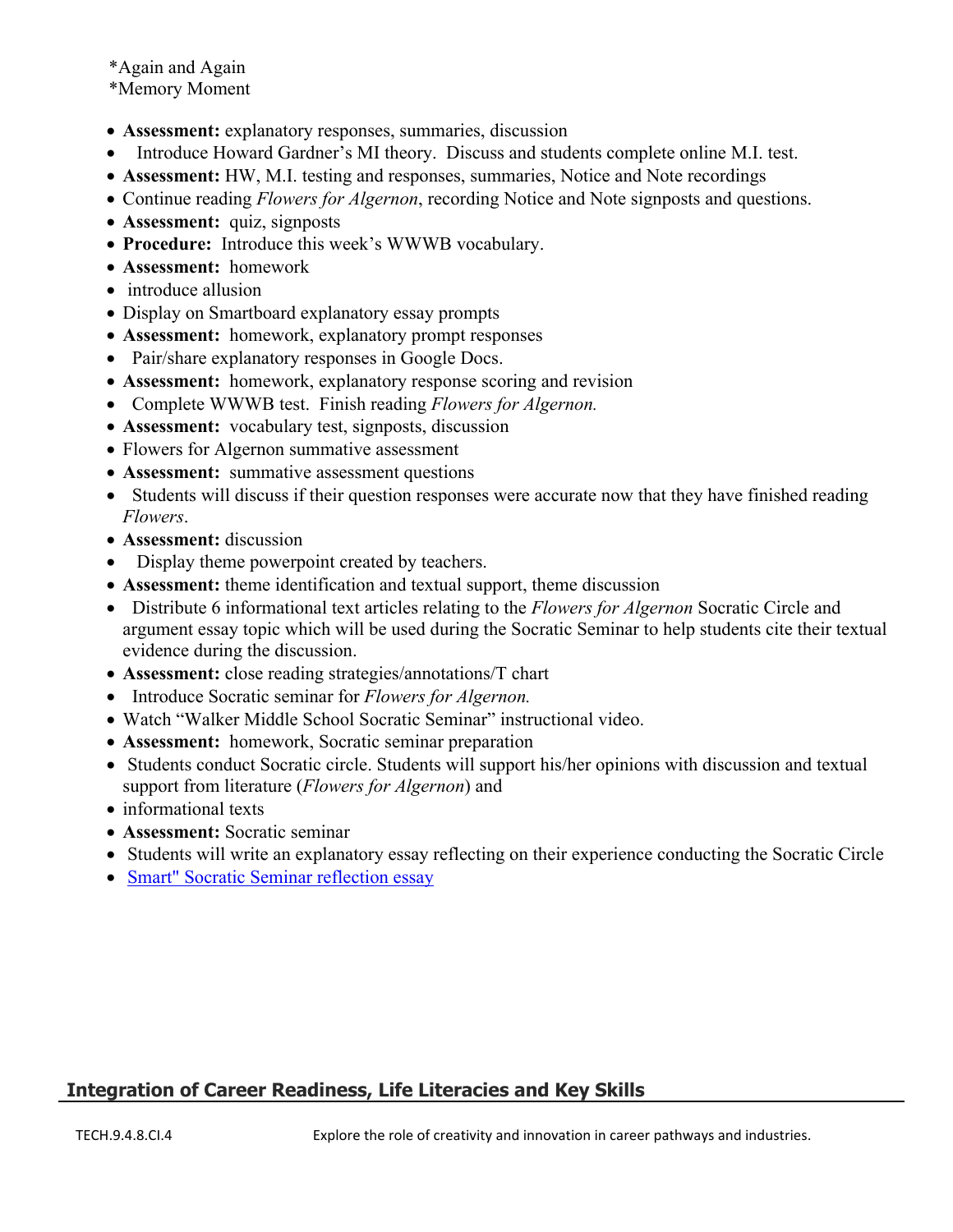| <b>TECH.9.4.8.DC</b>  | Digital Citizenship                                                                                                                                               |
|-----------------------|-------------------------------------------------------------------------------------------------------------------------------------------------------------------|
| <b>TECH.9.4.8.IML</b> | Information and Media Literacy                                                                                                                                    |
| WRK.9.2.8.CAP.3       | Explain how career choices, educational choices, skills, economic conditions, and personal<br>behavior affect income.                                             |
| TECH.9.4.8.IML.1      | Critically curate multiple resources to assess the credibility of sources when searching for<br>information.                                                      |
| WRK.9.2.8.CAP.2       | Develop a plan that includes information about career areas of interest.                                                                                          |
| TECH.9.4.8.IML.2      | Identify specific examples of distortion, exaggeration, or misrepresentation of<br>information.                                                                   |
| WRK.9.2.8.CAP.4       | Explain how an individual's online behavior (e.g., social networking, photo exchanges,<br>video postings) may impact opportunities for employment or advancement. |
| <b>WRK.9.2.8.CAP</b>  | Career Awareness and Planning                                                                                                                                     |
| TECH.9.4.8.DC.2       | Provide appropriate citation and attribution elements when creating media products (e.g.,<br>$W.6.8$ ).                                                           |
| TECH.9.4.8.DC.1       | Analyze the resource citations in online materials for proper use.                                                                                                |

## **Interdisciplinary Connections**

| SOC.6.3.8. Civics PR.3  | Take a position on an issue in which fundamental ideals and principles are in conflict (e.g.,<br>liberty, equality).                                                                               |
|-------------------------|----------------------------------------------------------------------------------------------------------------------------------------------------------------------------------------------------|
|                         | The United States system of government is designed to realize the ideals of liberty,<br>democracy, limited government, equality under the law and of opportunity, justice, and<br>property rights. |
| SOC.6.3.8. Civics HR. 1 | Construct an argument as to the source of human rights and how they are best protected.                                                                                                            |

# **Differentiation**

- Understand that gifted students, just like all students, come to school to learn and be challenged.
- Pre-assess your students. Find out their areas of strength as well as those areas you may need to address before students move on.
- Consider grouping gifted students together for at least part of the school day.
- Plan for differentiation. Consider pre-assessments, extension activities, and compacting the curriculum.
- Use phrases like "You've shown you don't need more practice" or "You need more practice" instead of words like "qualify" or "eligible" when referring to extension work.
- Encourage high-ability students to take on challenges. Because they're often used to getting good grades, gifted students may be risk averse.
- **Definitions of Differentiation Components**:
	- o Content the specific information that is to be taught in the lesson/unit/course of instruction.
	- o Process how the student will acquire the content information.
	- o Product how the student will demonstrate understanding of the content.
	- o Learning Environment the environment where learning is taking place including physical location and/or student grouping

#### **Differentiation occurring in this unit:**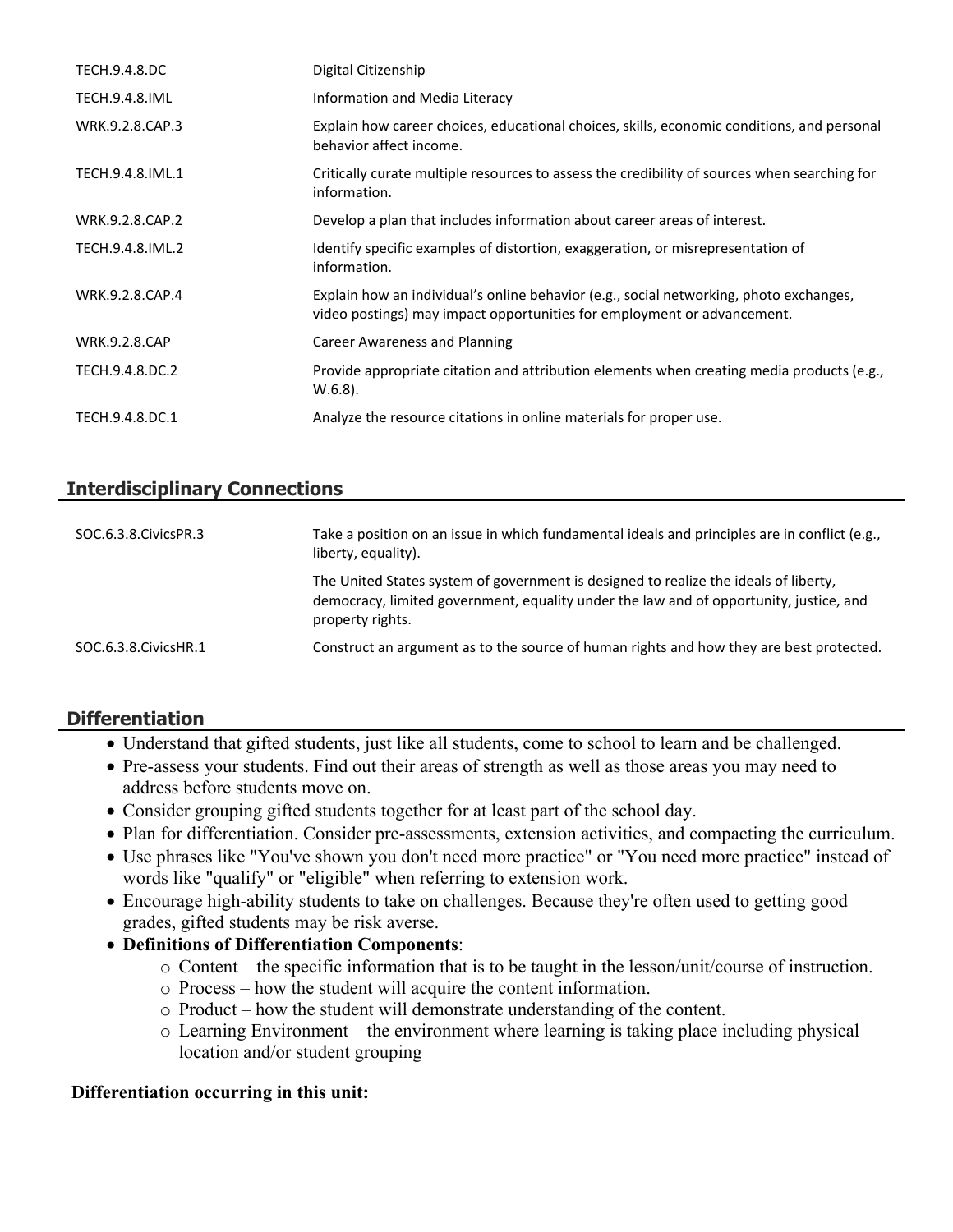Creative choices allows for students to work at thier appropriate challenge level though classwork and discussion, and plans infuse personal choice into the presentations.

## **Modifications & Accommodations**

• Refer to QSAC EXCEL SMALL SPED ACCOMMOCATIONS spreadsheet in this discipline.

#### **Modifications and Accommodations used in this unit:**

Individual IEP's and 504 plans will be utilized.

#### **Benchmark Assessments**

 **Benchmark Assessments** are given periodically (e.g., at the end of every quarter or as frequently as once per month) throughout a school year to establish baseline achievement data and measure progress toward a standard or set of academic standards and goals.

#### **Schoolwide Benchmark assessments:**

Aimsweb benchmarks 3X a year

Linkit Benchmarks 3X a year

#### **Additional Benchmarks used in this unit:**

Aimsweb testing

Writing Samples

Linkit testing 3 times a year.

#### **Formative Assessments**

Assessment allows both instructor and student to monitor progress towards achieving learning objectives, and can be approached in a variety of ways. **Formative assessment** refers to tools that identify misconceptions, struggles, and learning gaps along the way and assess how to close those gaps. It includes effective tools for helping to shape learning, and can even bolster students' abilities to take ownership of their learning when they understand that the goal is to improve learning, not apply final marks (Trumbull and Lash, 2013). It can include students assessing themselves, peers, or even the instructor, through writing, quizzes, conversation,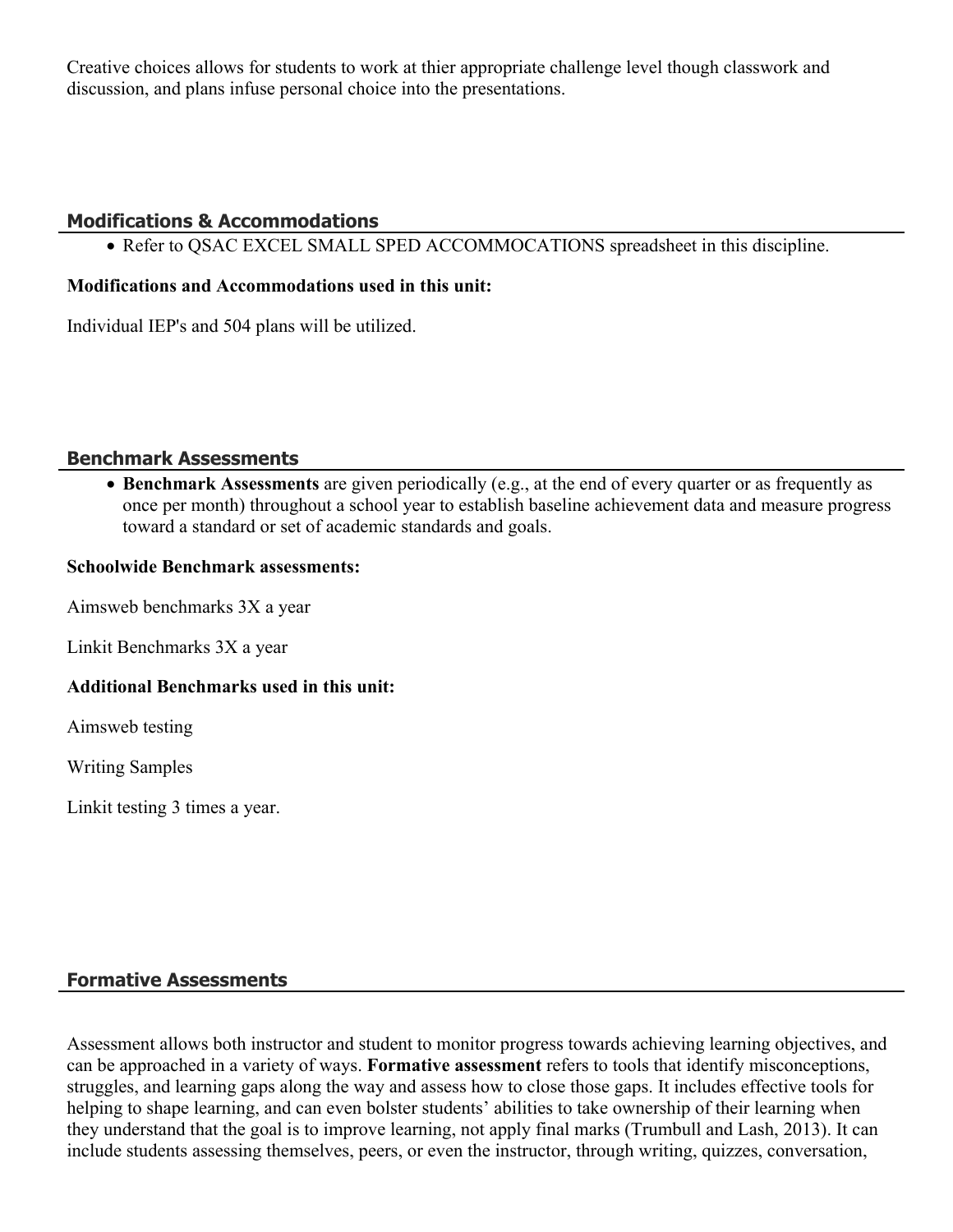and more. In short, formative assessment occurs throughout a class or course, and seeks to improve student achievement of learning objectives through approaches that can support specific student needs (Theal and Franklin, 2010, p. 151).

#### **Formative Assessments used in this unit:**

See assessments as noted above.

Optional formative assessment:

Socratic seminar

## **SEL Integration**

#### **Summative Assessments**

**Summative assessments** evaluate student learning, knowledge, proficiency, or success at the conclusion of an instructional period, like a unit, course, or program. Summative assessments are almost always formally graded and often heavily weighted (though they do not need to be). Summative assessment can be used to great effect in conjunction and alignment with formative assessment, and instructors can consider a variety of ways to combine these approaches.

#### **Summative assessments for this unit:**

See assessments as noted in lesson plans above.

**Assessment:** rough draft, explanatory and argumentative essay revisions and final copies

#### **Instructional Materials**

**Materials:** Prentice Hall Literature *Timeless Voices, Timeless Themes* textbook; inkblots and supplementary materials; anticipatory guide; critical thinking pre-reading popularity prompt extension activity; Notice and Note Signposts bookmarks; "Notice and Note as You Read" log sheet; first person point-of-view sheet; build vocabulary and spelling skills; *WordlyWise Workbook* (WWWB) 8; Google Classroom; *Flowers for Algernon* vocabulary quiz; Finding the Main Idea in Paragraphs/Rules for Finding Topic Sentences directions; all Prezi about allusion= article; "How to Annotate Non-Fiction and Fiction" directions; Socratic Seminar: T-chart; Student Handout Socratic Seminar directions; Socratic Seminar Sentence Starters; Socratic Seminar rubric; "Walker Middle School Socratic Seminar" instructional video ; Socratic Circle Discussion Reflection; Essay directions; argumentative essay directions; CCSS argumentative essay rubric; and Revision Checklist for Argumentative Essay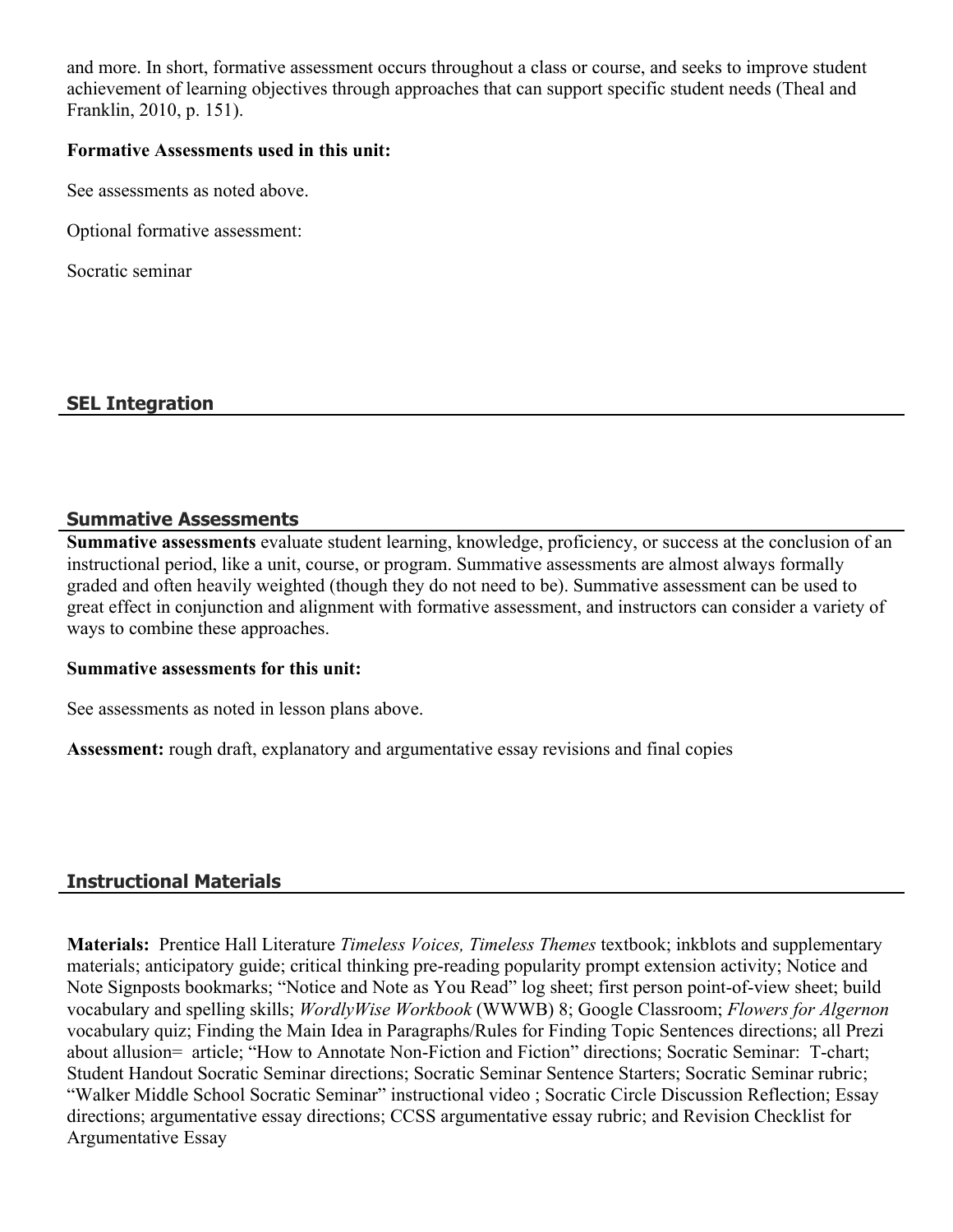# **Standards**

| LA.RL.8.10 | By the end of the year read and comprehend literature, including stories, dramas, and<br>poems at grade level text-complexity or above, scaffolding as needed.                                                                                                                                                                        |
|------------|---------------------------------------------------------------------------------------------------------------------------------------------------------------------------------------------------------------------------------------------------------------------------------------------------------------------------------------|
| LA.L.8.3.A | Use verbs in the active and passive voice and in the conditional and subjunctive mood to<br>achieve particular effects (e.g., emphasizing the actor or the action; expressing uncertainty<br>or describing a state contrary to fact).                                                                                                 |
| LA.W.8.1.A | Introduce claim(s), acknowledge and distinguish the claim(s) from alternate or opposing<br>claims, and organize the reasons and evidence logically.                                                                                                                                                                                   |
| LA.L.8.1.A | Explain the function of verbals (gerunds, participles, infinitives) in general and their<br>function in particular sentences.                                                                                                                                                                                                         |
| LA.W.8.1.B | Support claim(s) with logical reasoning and relevant evidence, using accurate, credible<br>sources and demonstrating an understanding of the topic or text.                                                                                                                                                                           |
| LA.L.8.1.C | Form and use verbs in the indicative, imperative, interrogative, conditional, and<br>subjunctive mood.                                                                                                                                                                                                                                |
| LA.L.8.4.B | Use common, grade-appropriate Greek or Latin affixes and roots as clues to the meaning<br>of a word (e.g., precede, recede, secede).                                                                                                                                                                                                  |
| LA.W.8.1.C | Use words, phrases, and clauses to create cohesion and clarify the relationships among<br>claim(s), counterclaims, reasons, and evidence.                                                                                                                                                                                             |
| LA.L.8.1.D | Recognize and correct inappropriate shifts in verb voice and mood.                                                                                                                                                                                                                                                                    |
| LA.L.8.4.C | Consult reference materials (e.g., dictionaries, glossaries, thesauruses), both print and<br>digital, to find the pronunciation of a word or determine or clarify its precise meaning or<br>its part of speech.                                                                                                                       |
| LA.W.8.1.D | Establish and maintain a formal style.                                                                                                                                                                                                                                                                                                |
| LA.L.8.4.D | Verify the preliminary determination of the meaning of a word or phrase (e.g., by checking<br>the inferred meaning in context or in a dictionary).                                                                                                                                                                                    |
| LA.L.8.2.A | Use punctuation (comma, ellipsis, dash) to indicate a pause or break.                                                                                                                                                                                                                                                                 |
| LA.L.8.2.C | Spell correctly.                                                                                                                                                                                                                                                                                                                      |
| LA.L.8.5.A | Interpret figures of speech (e.g., verbal irony, puns) in context.                                                                                                                                                                                                                                                                    |
| LA.8.L.8.3 | Use knowledge of language and its conventions when writing, speaking, reading, or<br>listening. Use verbs in the active and passive voice and in the conditional and subjunctive<br>mood to achieve particular effects (e.g., emphasizing the actor or the action; expressing<br>uncertainty or describing a state contrary to fact). |
| LA.L.8.5.B | Use the relationship between particular words to better understand each of the words.                                                                                                                                                                                                                                                 |
| LA.L.8.5.C | Distinguish among the connotations (associations) of words with similar denotations<br>(definitions) (e.g., bullheaded, willful, firm, persistent, resolute).                                                                                                                                                                         |
| LA.L.8.6   | Acquire and use accurately grade-appropriate general academic and domain-specific<br>words and phrases; gather vocabulary knowledge when considering a word or phrase<br>important to comprehension or expression.                                                                                                                    |
| LA.W.8.2.A | Introduce a topic and organize ideas, concepts, and information, using text structures<br>(e.g., definition, classification, comparison/contrast, cause/effect, etc.) and text features<br>(e.g., headings, graphics, and multimedia).                                                                                                |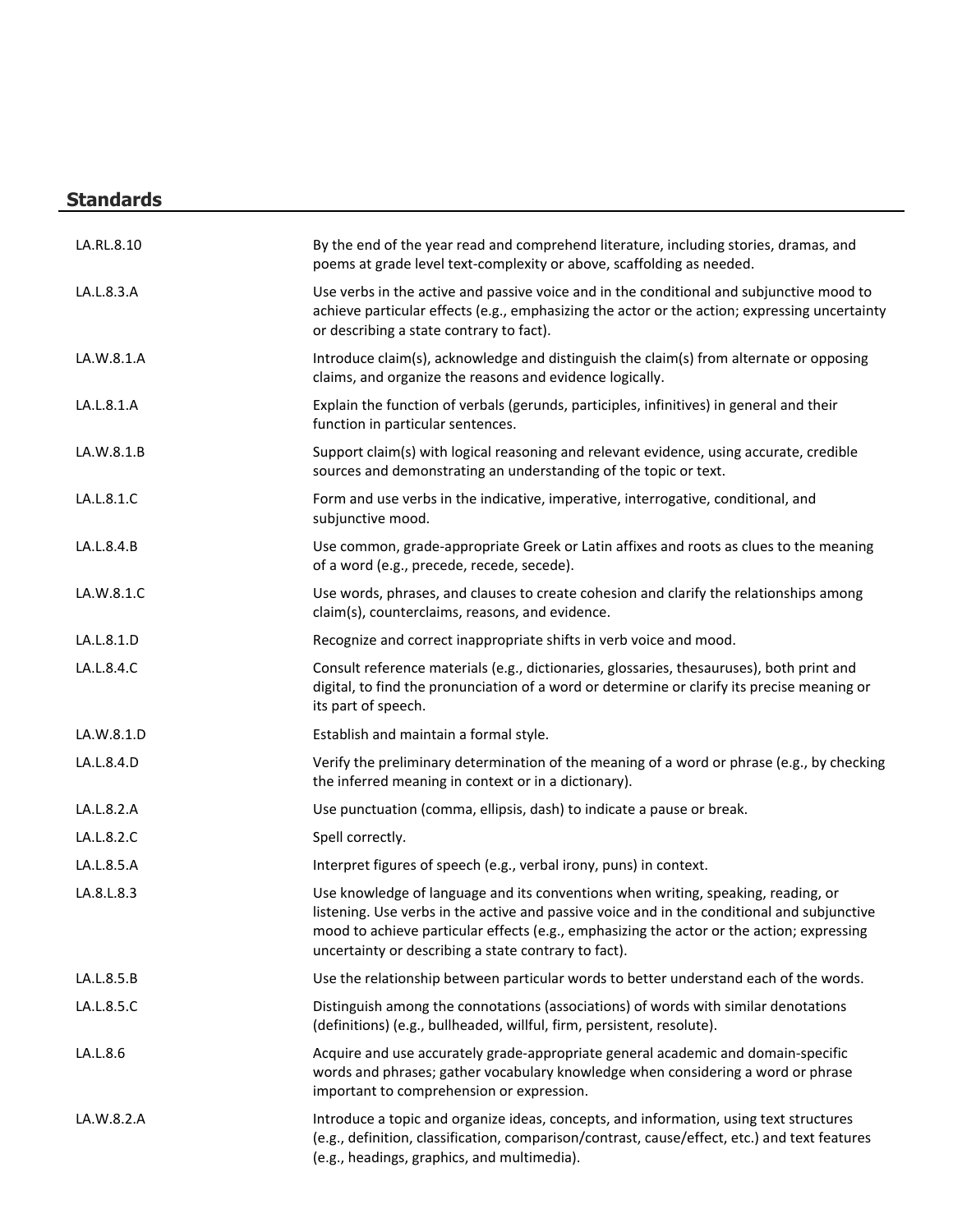| LA.W.8.2.B | Develop the topic with relevant, well-chosen facts, definitions, concrete details,<br>quotations, or other information and examples.                                                                                                          |
|------------|-----------------------------------------------------------------------------------------------------------------------------------------------------------------------------------------------------------------------------------------------|
| LA.L.8.4.A | Use context (e.g., the overall meaning of a sentence or paragraph; a word's position or<br>function in a sentence) as a clue to the meaning of a word or phrase.                                                                              |
| LA.W.8.2.C | Use appropriate and varied transitions to create cohesion and clarify the relationships<br>among ideas and concepts.                                                                                                                          |
| LA.W.8.1.E | Provide a concluding statement or section that follows from and supports the argument<br>presented.                                                                                                                                           |
| LA.W.8.2.D | Use precise language and domain-specific vocabulary to inform about or explain the topic.                                                                                                                                                     |
| LA.W.8.2.E | Establish and maintain a formal style/academic style, approach, and form.                                                                                                                                                                     |
| LA.W.8.2.F | Provide a concluding statement or section that follows from and supports the information<br>or explanation presented.                                                                                                                         |
| LA.RL.8.1  | Cite the textual evidence and make relevant connections that most strongly supports an<br>analysis of what the text says explicitly as well as inferences drawn from the text.                                                                |
| LA.RL.8.2  | Determine a theme or central idea of a text and analyze its development over the course<br>of the text, including its relationship to the characters, setting, and plot; provide an<br>objective summary of the text.                         |
| LA.W.8.3.A | Engage and orient the reader by establishing a context and point of view and introducing a<br>narrator and/or characters; organize an event sequence that unfolds naturally and<br>logically.                                                 |
| LA.RL.8.3  | Analyze how particular lines of dialogue or incidents in a story or drama propel the action,<br>reveal aspects of a character, or provoke a decision.                                                                                         |
| LA.W.8.3.B | Use narrative techniques, such as dialogue, pacing, description, and reflection, to develop<br>experiences, events, and/or characters.                                                                                                        |
| LA.W.8.3.C | Use a variety of transition words, phrases, and clauses to convey sequence, signal shifts<br>from one time frame or setting to another, and show the relationships among experiences<br>and events.                                           |
| LA.W.8.3.D | Use precise words and phrases, relevant descriptive details, and sensory language to<br>capture the action and convey experiences and events.                                                                                                 |
| LA.W.8.3.E | Provide a conclusion that follows from and reflects on the narrated experiences or events.                                                                                                                                                    |
| LA.RL.8.4  | Determine the meaning of words and phrases as they are used in a text, including<br>figurative and connotative meanings; analyze the impact of specific word choices on<br>meaning and tone, including analogies or allusions to other texts. |
| LA.RL.8.6  | Analyze how differences in the points of view of the characters and the audience or reader<br>(e.g., created through the use of dramatic irony) create such effects as suspense or humor.                                                     |
| LA.W.8.4   | Produce clear and coherent writing in which the development, organization, voice and<br>style are appropriate to task, purpose, and audience. (Grade-specific expectations for<br>writing types are defined in standards 1-3 above.)          |
| LA.RL.8.7  | Evaluate the choices made by the directors or actors by analyzing the extent to which a<br>filmed or live production of a story or drama stays faithful to or departs from the text or<br>script.                                             |
| LA.W.8.5   | With some guidance and support from peers and adults, develop and strengthen writing<br>as needed by planning, revising, editing, rewriting, or trying a new approach, focusing on<br>how well purpose and audience have been addressed.      |
| LA.W.8.6   | Use technology, including the Internet, to produce and publish writing and present the<br>relationships between information and ideas efficiently as well as to interact and<br>collaborate with others.                                      |
| LA.RL.8.8  | (Not applicable to literature)                                                                                                                                                                                                                |